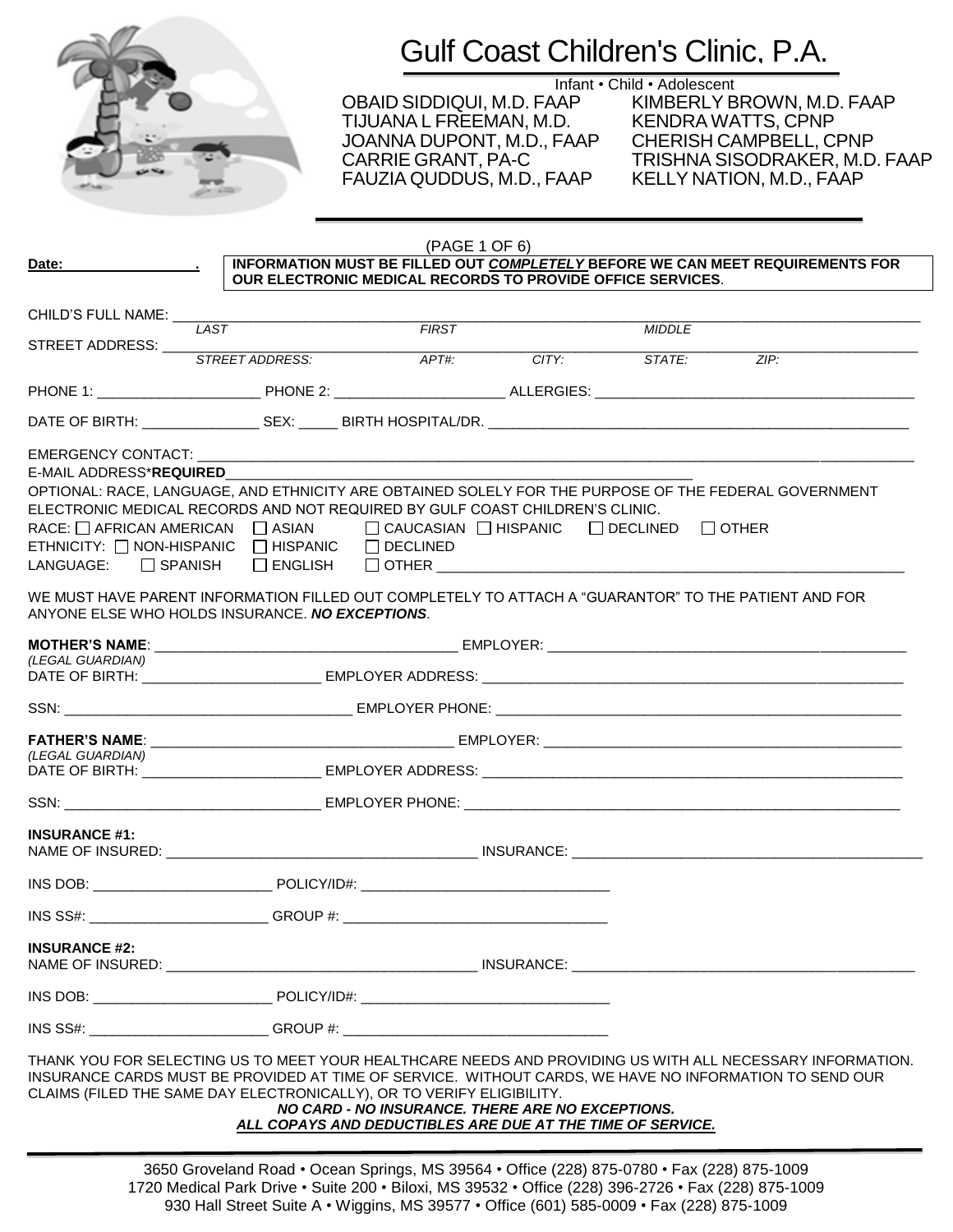

Infant • Child • Adolescent<br>OBAID SIDDIQUI, M.D. FAAP KIMBERLY BR TIJUANA L FREEMAN, M.D. JOANNA DUPONT, M.D., FAAP CHERISH CAMPBELL, CPNP FAUZIA QUDDUS, M.D., FAAP

KIMBERLY BROWN, M.D. FAAP<br>KENDRA WATTS, CPNP CARRIE GRANT, PA-C TRISHNA SISODRAKER, M.D. FAAP

### (PAGE 2 OF 6)

- Parent or Legal Guardian must be present with children under the age of 18 years old. If legal guardian is not the mother or father, the guardian must bring proof of guardianship. NO EXCEPTIONS!
- Patient must have their insurance card. The number alone is not sufficient. If you do not have your insurance card, please be prepared to pay at the time of service or reschedule the appointment.
- If office policies are not followed, the patient will not be seen. They are welcome to call the office prior to the appointment with any questions.

### (RELEASE OF INFORMATION)

## *(PLEASE INITIAL EACH PARAGRAPH)*

| $*$ $\Box$<br>I authorize any physician to release all information available as to diagnosis, treatments, or prognosis with respect to any physical |
|-----------------------------------------------------------------------------------------------------------------------------------------------------|
| or mental condition and/or treatment of me or my dependents to the insurance company and/or its representatives. Assignment of benefits             |
| is allowed as designated by this office.                                                                                                            |

\* <u>Lessa</u> I authorize verification of any and/or all facts included within this registration form to be released to GULF COAST CHILDREN'S CLINIC for collection purposes only. I authorize GULF COAST CHILDREN'S CLINIC to obtain credit reports as necessary. A photocopy of this authorization is to be considered the original.

### **(PAYMENT POLICY)**

\*\_\_\_\_\_\_ Payment is due when services are rendered. All professional services rendered are charged to the patient. The patient is responsible for all fees, regardless of the insurance coverage. It is customary to pay for service requiring the aid of an attorney, collection agency, credit bureau, or court. 40% service will be added to the patient's unpaid balance.

### (**INSURANCE CLAIMS POLICY)**

|  | A LA District and the formation to insurance carriers concerning any                                                     |  |  |  |
|--|--------------------------------------------------------------------------------------------------------------------------|--|--|--|
|  | illness and treatment. I assign to the physician all payments for medical services rendered to my dependents and myself. |  |  |  |

| CARRIER. |  |  |  |
|----------|--|--|--|

**CAR** 

Insurance claims are filed as a courtesy service. The patient is responsible for all fees, regardless of insurance coverage, and for handling all insurance claim problems.

### **(PPO PATIENTS)**

Our contract with the PPO requires us to accept the established co-pay at the time services are rendered. Consequently, we cannot bill our PPO patients for any portion of the co-pay.

I agree this authorization is valid until rescinded in writing or replaced at a later date. I understand all policies explained above.

DATE: \_\_\_\_\_\_\_\_\_\_\_\_\_\_\_\_\_\_\_\_\_\_ SIGNED: \_\_\_\_\_\_\_\_\_\_\_\_\_\_\_\_\_\_\_\_\_\_\_\_\_\_\_\_\_\_\_\_\_\_\_\_\_\_\_\_\_

(PARENT/LEGAL GUARDIAN)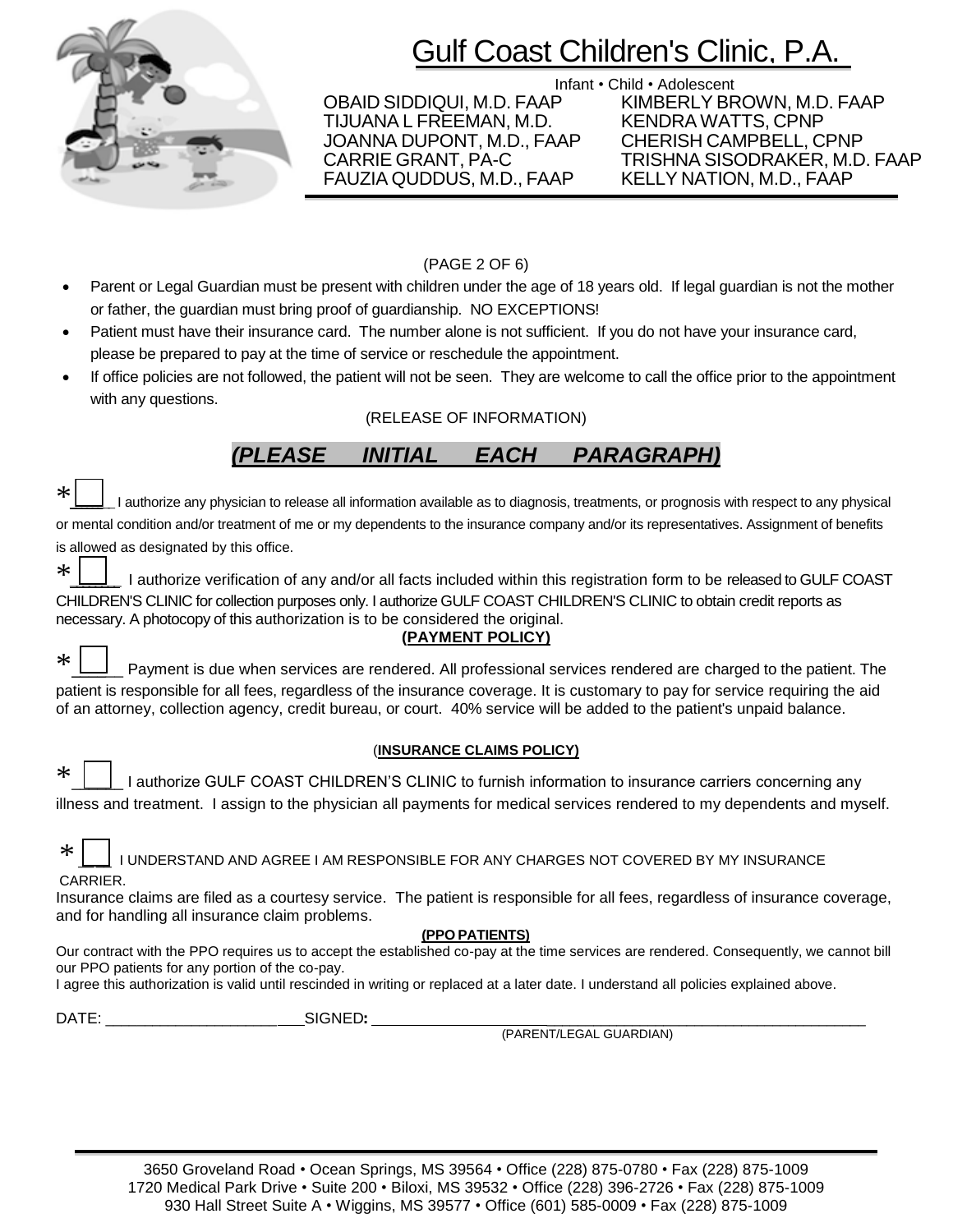

Infant • Child • Adolescent<br>CBAID SIDDIQUI, M.D. FAAP KIMBERLY BI TIJUANA L FREEMAN, M.D. KENDRA WATTS, CPNP JOANNA DUPONT, M.D., FAAP<br>CARRIE GRANT, PA-C FAUZIA QUDDUS, M.D., FAAP

KIMBERLY BROWN, M.D. FAAP<br>KENDRA WATTS, CPNP TRISHNA SISODRAKER, M.D. FAAP<br>KELLY NATION, M.D., FAAP

(PAGE 3 OF 6)

## **OUR FINANCIAL POLICY**

We are dedicated to providing the best possible care for your child and we want you to completely understand our financial policies.

- 1. Payment is due at the time services are rendered unless your carrier has made other arrangements in advance. We do accept all major credit cards.
- 2. Keep in mind that your insurance policy is basically a contract between you and your insurance company. As a service to you, we will file your insurance claim if you assign the benefits to the doctor. If your insurance company does not pay the practice within a reasonable period, we will have to look to you for payment. If we later received a check from your insurer, we will refund any overpayment to you.
- 3. We have made prior arrangements with many insurance companies and other health plan to accept an assignment of benefits. We will bill them, and you are required to pay a co-pay at the time of service.
- 4. If you are insured by a plan that we do not have a prior arrangement with, we will prepare and send the claim for you on an unassigned basis. This means the insurer will send the payment directly to you. Therefore any charges for your care are due at the time of service.
- 5. Not all insurance plans cover all services. If your insurance plan determines a service will not be covered, you will be responsible for the complete charge. Payment is due upon receipt of a statement from our office.
- 6. We will bill your insurance company for all services provided in the hospital. You are responsible for any balance due.

**I have read and understand the practices financial policy and agree to be bound by its terms. I also understand and agree that such terms may be amended by the practice from time to time.**

**(Signature of responsible party)****DATE**

**(Please print the name of the patient)**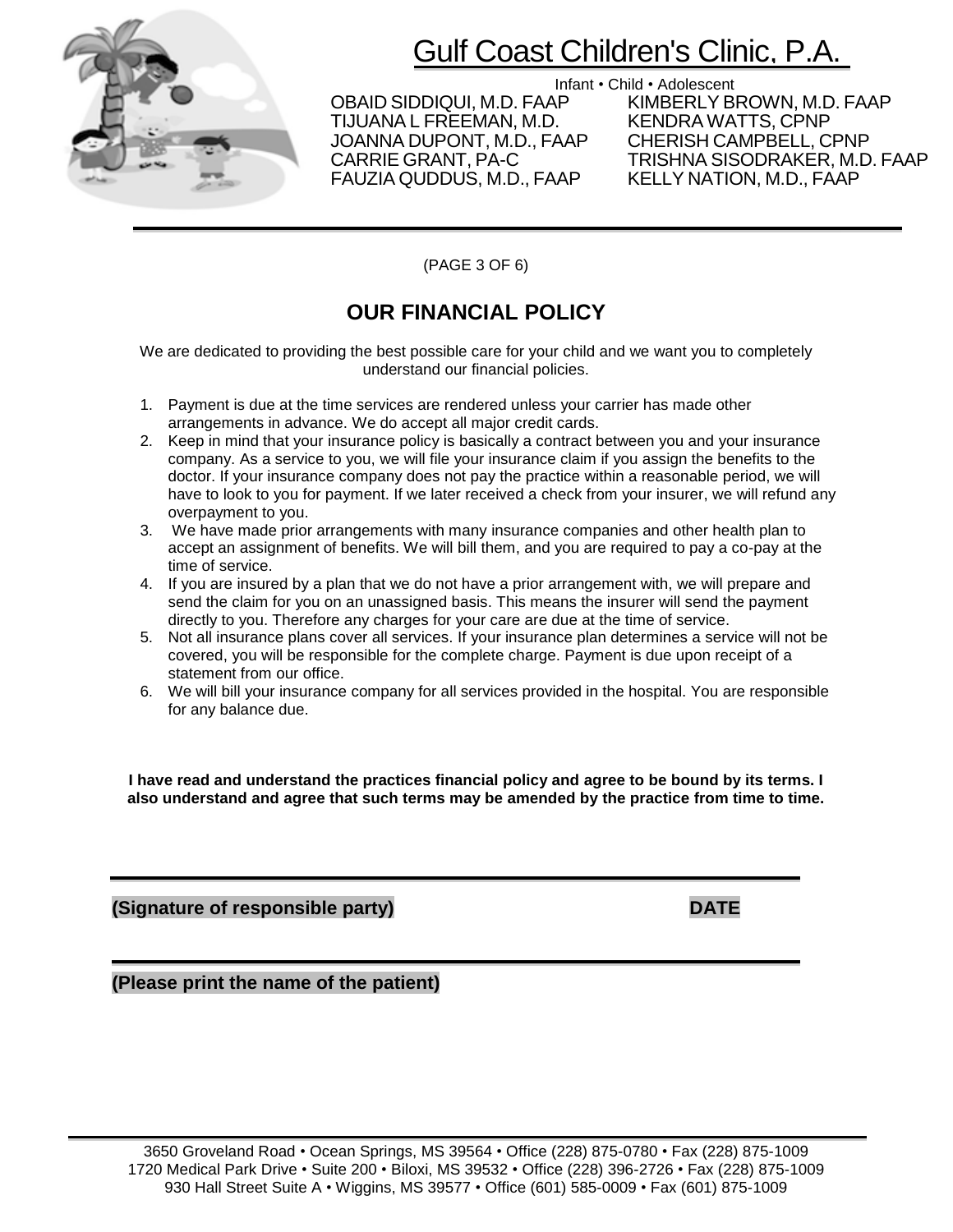

Infant • Child • Adolescent

TIJUANA L FREEMAN, M.D. KENDRA WATTS, CPNP<br>JOANNA DUPONT, M.D., FAAP CHERISH CAMPBELL, CPNP JOANNA DUPONT, M.D., FAAP FAUZIA QUDDUS, M.D., FAAP

OBAID SIDDIQUI, M.D. FAAP KIMBERLY BROWN, M.D. FAAP<br>TIJUANA L FREEMAN. M.D. KENDRA WATTS. CPNP CARRIE GRANT, PA-C TRISHNA SISODRAKER, M.D. FAAP

### (PAGE 4 OF 6) **(HIPAA LAW ACKNOWLEDGMENT FORM)**

The following is in compliance with the HIPAA law effective April 1, 2003.

### **(Privacy policy)**

We understand that medical information is personal. We maintain a record of care and services provided that complies with legal requirements. This acknowledgement form applies to all of the records of your child's care that we maintain. Law requires us to:

- Keep medical information about you private.
- Give you notice of our legal duties and privacy practices with respect to medical information about you.
- Follow the terms of the notice that is currently in effect.

We may change our policies at any time. Changes will apply to medical information we already possess as well as new information we receive after any change occurs. We may use and disclose medical information about your child's treatment (such as sending medical information to a specialist as part of a referral); to obtain payment for treatment (such as sending billing information to your insurance company or Medicaid); and to support healthcare operations (such as comparing patient data to improve treatment methods).

We may use or disclose medical information about your child without your prior authorization for several reasons. Subject to certain requirements, we may give out medical information about your child without authorization for public health purposes, abuse or neglect reporting, health oversight audits, or inspections, research studies, and emergencies. We also disclose medical information when required by law, such as in response to requests from law enforcement in specific circumstances, or in response to valid judicial or administrative orders.

In other situations not covered by this notice, we will ask for your written authorization before using or disclosing medical information. If you choose to authorize use or disclosure, you can later revoke that authorization by notifying us in writing about your decision.

### **ACKNOWLEDGMENT OF REVIEW OF NOTICE OF PRIVACY POLICIES**

I have reviewed this office's **Notice of Privacy Policies**, which explains how my medical information will be used and disclosed.

### **Patient name:**

**Parent/legal guardian (printed):**

**Parent/legal guardian signature: Date:**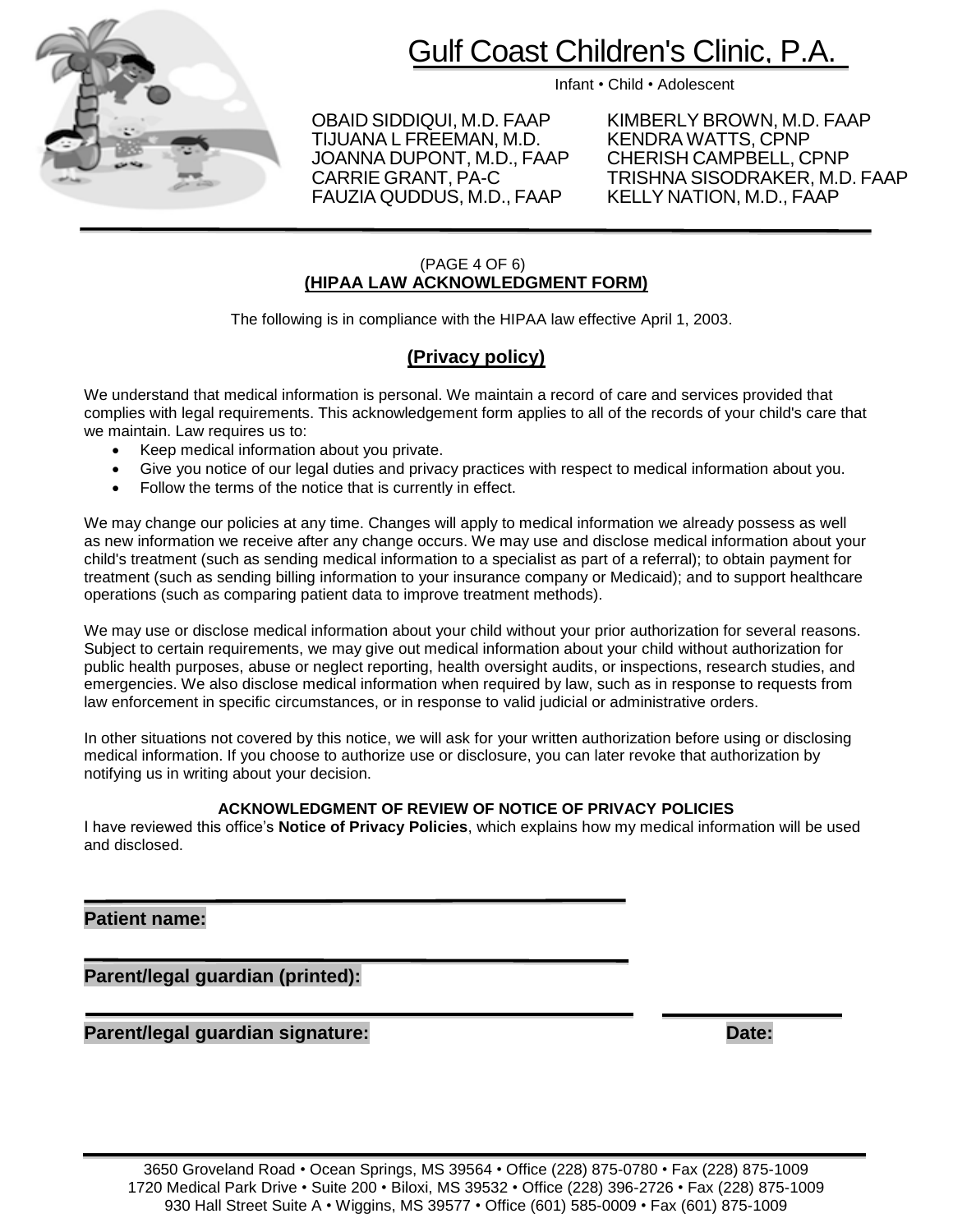

Infant • Child • Adolescent

OBAID SIDDIQUI, M.D. FAAP KIMBERLY BROWN, M.D. FAAP TIJUANA L FREEMAN, M.D. KENDRA WATTS, CPNP JOANNA DUPONT, M.D., FAAP CHERISH CAMPBELL, CPNP FAUZIA QUDDUS, M.D., FAAP KELLY NATION, M.D., FAAP

CARRIE GRANT, PA-C TRISHNA SISODRAKER, M.D. FAAP

(PAGE 5 OF 6)

## **MEDICAL CONSENT**

**(PARENT/LEGAL GAURDIAN) (PATIENT NAME)**

I, \_\_\_\_\_\_\_\_\_\_\_\_\_\_\_\_\_\_\_\_\_\_\_\_\_, parent/legal guardian of **\_\_\_\_\_\_\_\_\_\_\_\_\_\_\_\_\_\_\_**

Do hereby give consent to any medical care/treatment determined by any medical staff of Gulf Coast Children's Clinic to be necessary for the welfare of my child. If the parent or legal guardian(s) are not available, I hereby authorize the names I provide below to make informed medial decisions for the health/welfare of the child. I also understand it is **MY** responsibility as parent/legal guardian to provide any/all information necessary to the child's health/welfare to the below mentioned care seekers, So that the patient receives the best care possible. This includes any proof of insurance, co-pays, and deductibles.

NAME & CONTACT NUMBERS FOR AUTHORIZED VISITS/INFORMATION REGARDING MY CHILD

| $3.$ $\overline{\phantom{a}}$ |
|-------------------------------|
| $\overline{a}$ .              |
| $5.$ $\overline{\phantom{a}}$ |
|                               |
| 6. $\overline{\phantom{a}}$   |

*I have read and understand/agree to all policies and procedures of Gulf Coast Children's Clinic.*

| Signed: |                                 |
|---------|---------------------------------|
|         | (Parent/legal guardian only)    |
| Date:   |                                 |
|         | <b>Relationship to patient:</b> |